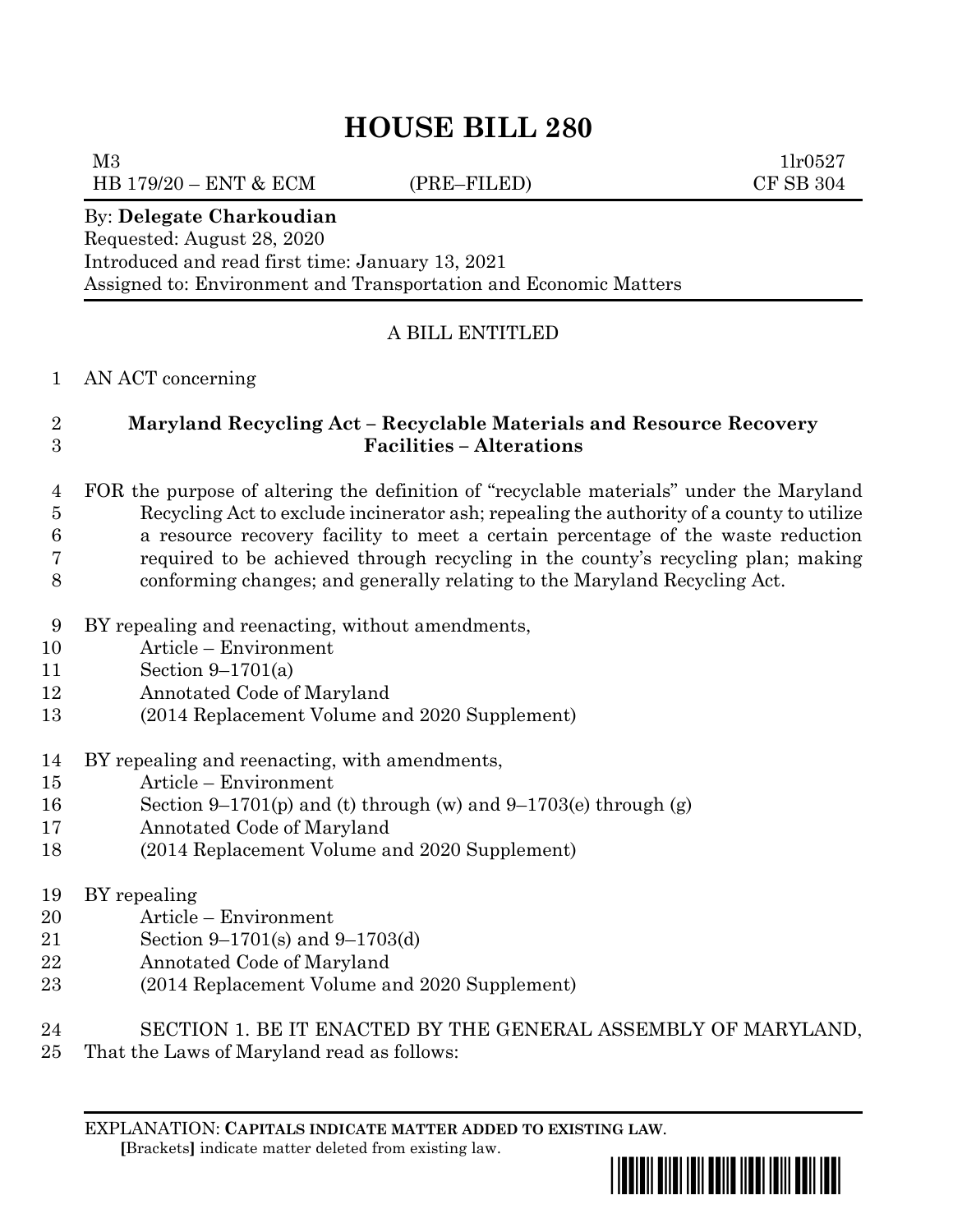|                  | $\sqrt{2}$                                                                                                                                                                                 |                                                                                                                                                                  |       | <b>HOUSE BILL 280</b>                                                            |  |
|------------------|--------------------------------------------------------------------------------------------------------------------------------------------------------------------------------------------|------------------------------------------------------------------------------------------------------------------------------------------------------------------|-------|----------------------------------------------------------------------------------|--|
| $\mathbf{1}$     | <b>Article - Environment</b>                                                                                                                                                               |                                                                                                                                                                  |       |                                                                                  |  |
| $\overline{2}$   | $9 - 1701.$                                                                                                                                                                                |                                                                                                                                                                  |       |                                                                                  |  |
| $\boldsymbol{3}$ | (a)                                                                                                                                                                                        |                                                                                                                                                                  |       | In this subtitle the following words have the meanings indicated.                |  |
| 4                | (p)                                                                                                                                                                                        | (1)                                                                                                                                                              |       | "Recyclable materials" means those materials that:                               |  |
| 5<br>6           | disposal system; and                                                                                                                                                                       | $\left[ (1) \right]$                                                                                                                                             | (I)   | Would otherwise become solid waste for disposal in a refuse                      |  |
| 7<br>8           |                                                                                                                                                                                            | (II)<br>May be collected, separated, composted, or processed and<br>$\lceil (2) \rceil$<br>returned to the marketplace in the form of raw materials or products. |       |                                                                                  |  |
| 9<br>10          | ASH.                                                                                                                                                                                       | (2)                                                                                                                                                              |       | "RECYCLABLE MATERIALS" DOES NOT INCLUDE INCINERATOR                              |  |
| 11<br>12         | (s)<br>that:                                                                                                                                                                               |                                                                                                                                                                  |       | "Resource recovery facility" means a facility in existence as of January 1, 1988 |  |
| 13<br>14         |                                                                                                                                                                                            | Processes solid waste to produce valuable resources, including steam,<br>(1)<br>electricity, metals, or refuse–derived fuel; and                                 |       |                                                                                  |  |
| 15<br>16         | stream.]                                                                                                                                                                                   | (2)                                                                                                                                                              |       | Achieves a volume reduction of at least 50 percent of its solid waste            |  |
| 17<br>18         | [(t)](s)<br>(1)<br>"Solid waste stream" means garbage or refuse that would, unless<br>recycled, be disposed of in a refuse disposal system.                                                |                                                                                                                                                                  |       |                                                                                  |  |
| 19<br>20<br>21   | "Solid waste stream" includes organic material capable of being<br>(2)<br>composted that is not composted in accordance with regulations adopted under $\S 9-1725(b)$<br>of this subtitle. |                                                                                                                                                                  |       |                                                                                  |  |
| 22               |                                                                                                                                                                                            | (3)                                                                                                                                                              |       | "Solid waste stream" does not include:                                           |  |
| 23               |                                                                                                                                                                                            |                                                                                                                                                                  | (i)   | Hospital waste;                                                                  |  |
| 24               |                                                                                                                                                                                            |                                                                                                                                                                  | (ii)  | Rubble;                                                                          |  |
| $25\,$           |                                                                                                                                                                                            |                                                                                                                                                                  | (iii) | Scrap material;                                                                  |  |
| 26               |                                                                                                                                                                                            |                                                                                                                                                                  | (iv)  | Land clearing debris;                                                            |  |
| $27\,$           |                                                                                                                                                                                            |                                                                                                                                                                  | (v)   | Sewage sludge; or                                                                |  |
| 28               |                                                                                                                                                                                            |                                                                                                                                                                  | (vi)  | Waste generated by a single individual or business and disposed                  |  |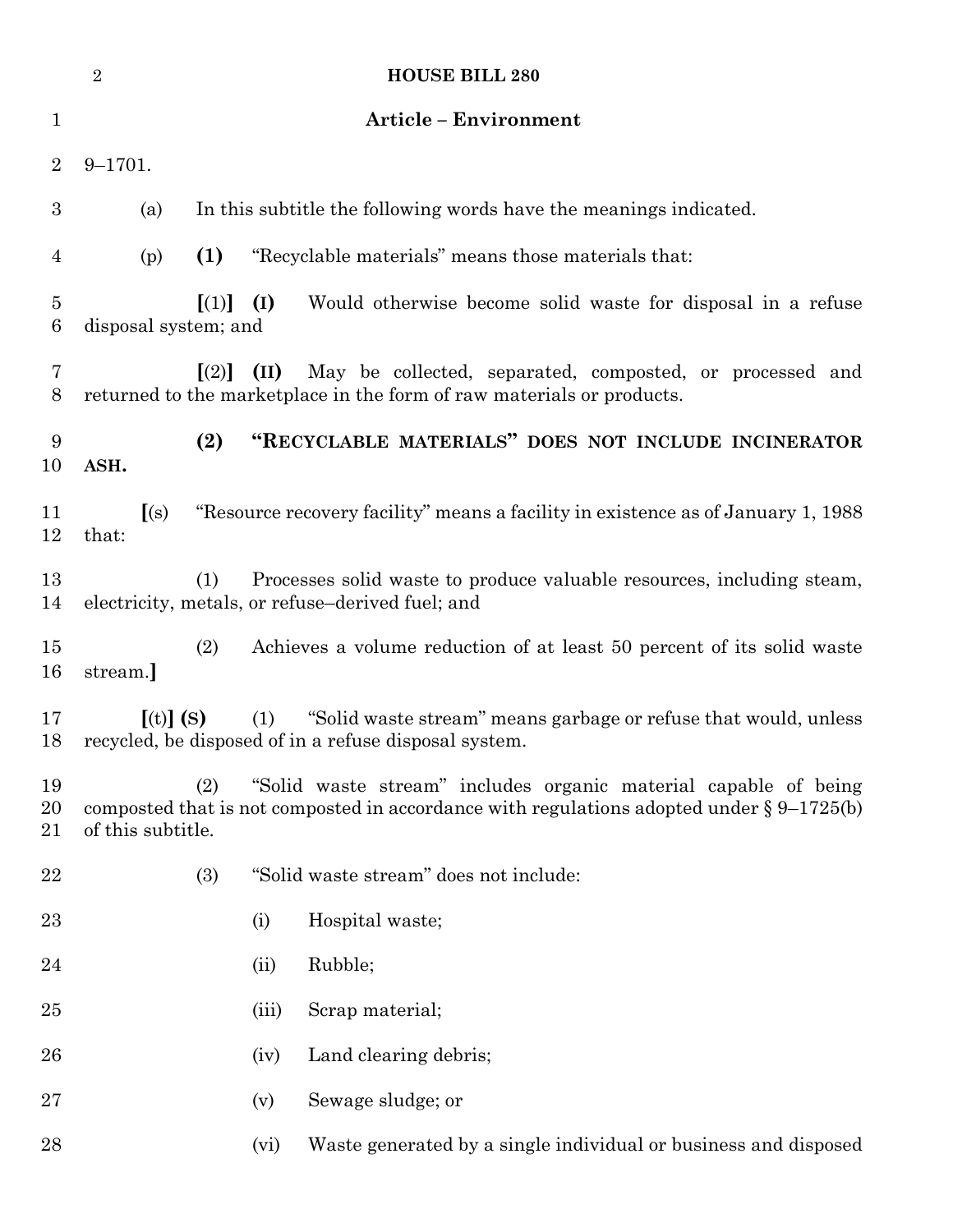of in a facility dedicated solely for that entity's waste.

 **[**(u)**] (T)** (1) "Video display device" means an electronic device with an output surface that displays or is capable of displaying moving graphical images or visual representations of image sequences or pictures that show a number of quickly changing images on a screen to create the illusion of motion.

 (2) "Video display device" includes a device that is an integral part of the display and cannot easily be removed from the display by the consumer and that produces the moving image on the screen.

 (3) A video display device may use a cathode–ray tube (CRT), liquid crystal display (LCD), gas plasma, digital light processing, or other image–projection technology.

- **[**(v)**] (U)** "White goods" includes:
- (1) Refrigerators;
- (2) Stoves;
- (3) Washing machines;
- (4) Dryers;
- (5) Water heaters; and
- (6) Air conditioners.

 **[**(w)**] (V)** (1) "Yard waste" means organic plant waste derived from gardening, landscaping, and tree trimming activities.

 (2) "Yard waste" includes leaves, garden waste, lawn cuttings, weeds, and prunings.

9–1703.

 **[**(d) A county that achieves a reduction of at least 5 percent in the volume of its waste through the utilization of 1 or more resource recovery facilities in operation as of January 1, 1988, shall be considered to have achieved a reduction by recycling of 5 percent of its solid waste stream.**]**

 **[**(e)**] (D)** In preparing a recycling plan, a county may not calculate a tax or mandatory deposit on any beverage container that is enacted by a county or municipality to achieve the recycling goals required under § 9–505 of this title.

**[**(f)**] (E)** For the purpose of determining weight, the Department may not